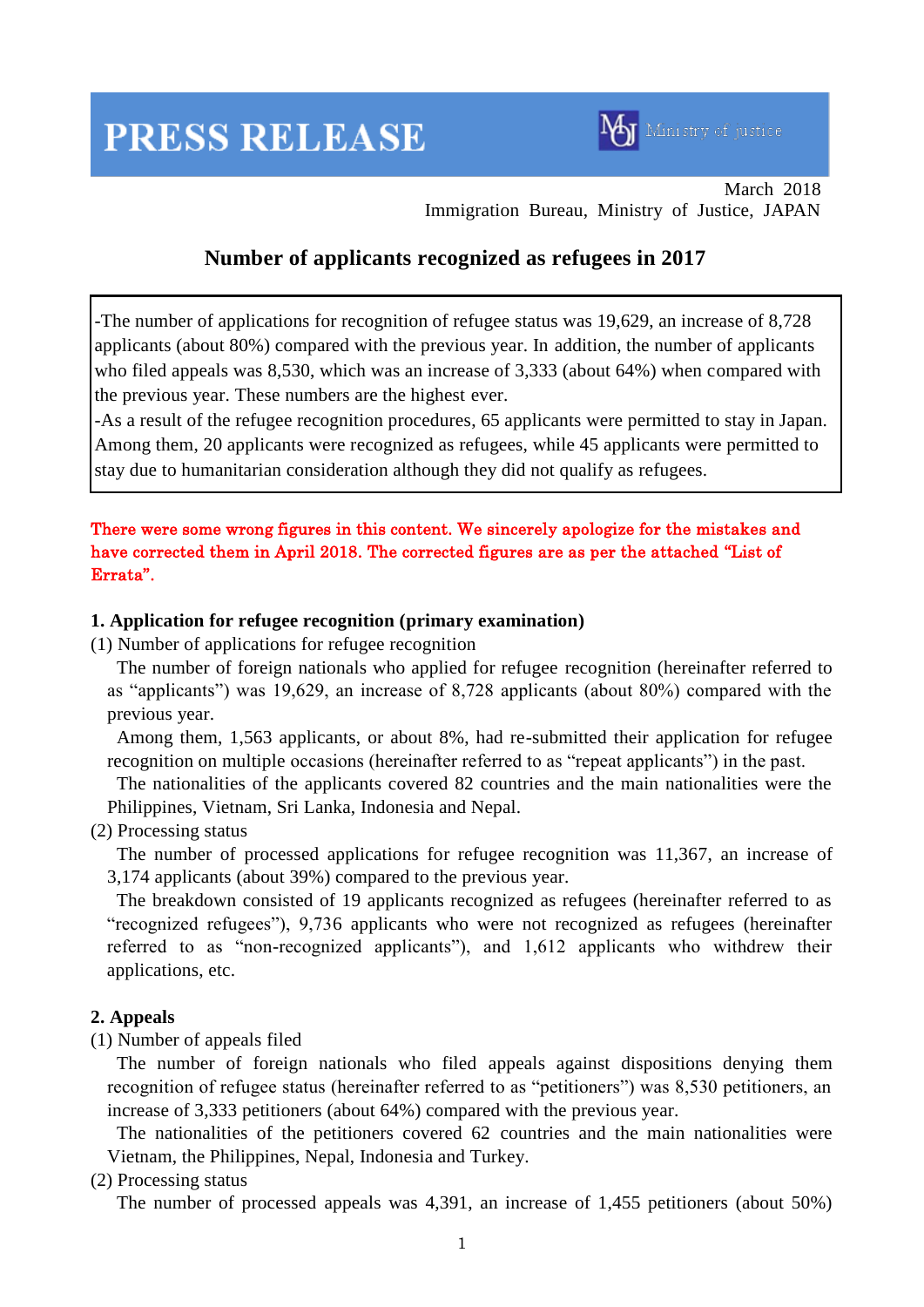from the previous year.

The breakdown consisted of 1 petitioner whose appeal was deemed to be "with grounds", 3,084 petitioners whose appeal was deemed to be "without grounds", and 1,306 petitioners who withdrew their appeals, etc.

# **3. Number of applicants recognized as refugees or permitted residence due to humanitarian consideration**

As a result of the refugee recognition procedures, 65 applicants were permitted to stay in Japan.

Among them, a total of 20 persons comprising the 19 persons in 1 (2) above and the 1 person in 2 (2) above were recognized as refugees, and 45 applicants, who were not recognized as refugees, were permitted to stay due to humanitarian consideration.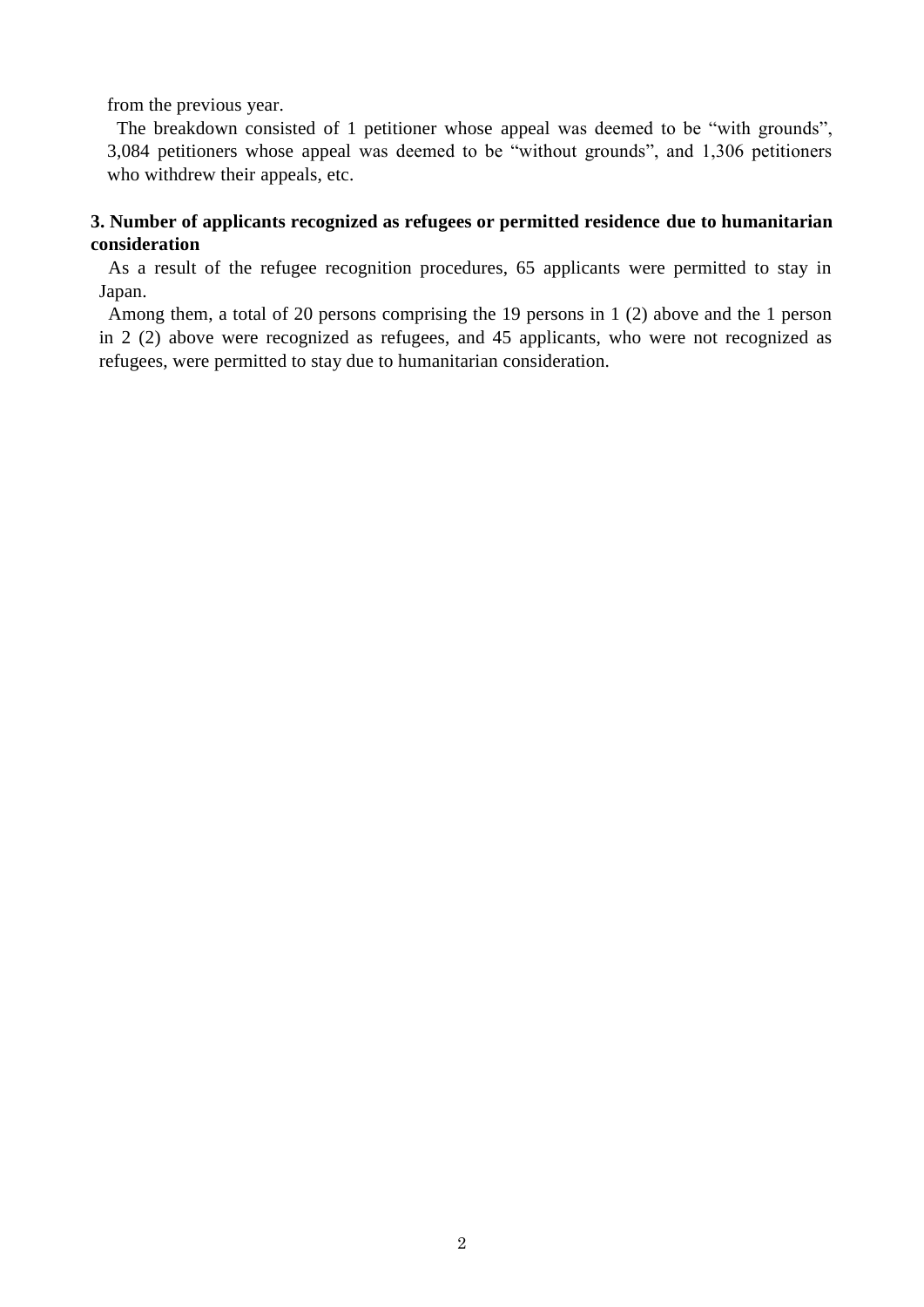# **Number of applicants recognized as refugees in 2017**

#### **1. Number of applications for refugee recognition and number of appeals filed**

(1) Number of applications for refugee recognition

(a) In recent years, the number of applications for refugee recognition (hereinafter referred to as "number of applications") has been increasing rapidly every year with an approximate 50% increase compared to the previous year, and in 2017, the number of applications was 19,629, an increase of 8,728 applicants (about 80%) compared to the previous year, which is the largest number ever.

Of the 19,629 applicants, the number of applications submitted at the airports and seaports was 133.



Table 1 and Figure 1: Changes in the number of applications for refugee recognition

(b) Since no restrictions are specified in the Immigration Control and Refugee Recognition Act on the number of times an applicant may submit an application for refugee recognition, 1,563 applicants, which is approximately 8% of the total number of applicants, are repeat applicants, and the biggest number of applications from the same repeat applicant was six applications.

As mentioned in (a) above, while the number of applications has reached a record high, the number of repeat applications is also the highest number ever. However, the increase has only been slight when compared to the rapid increase in the number of whole applications, most of the rapidly increasing applications for recognition of refugee status have been submitted by first-time applicants for recognition of refugee status.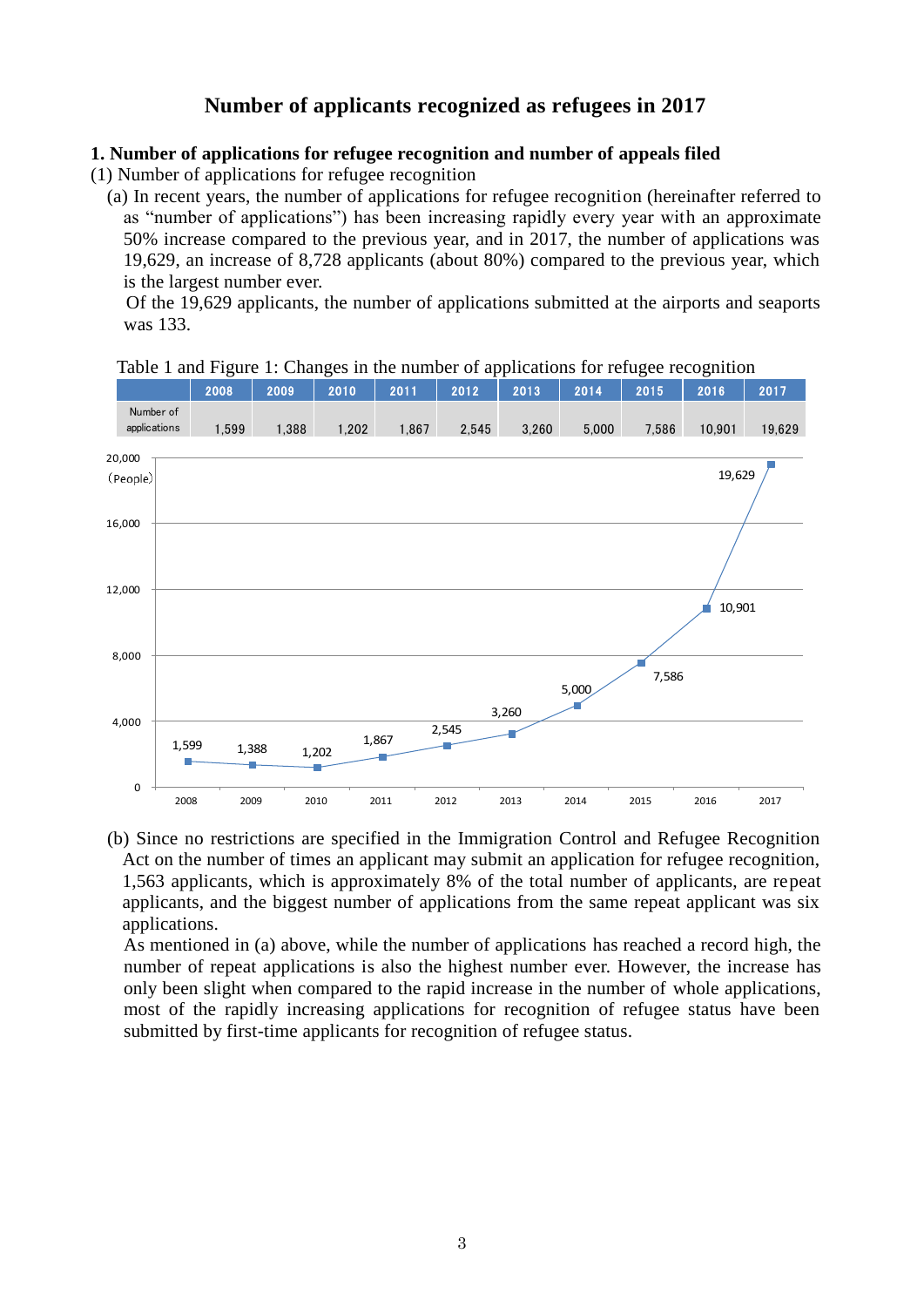

Table 2 and Figure 2: Changes in the number of repeated applications

(c) The nationalities of the applicants have grown to 82 countries, slightly increasing from the 79 countries in the previous year. The main nationalities are as shown in Figure 3 and Table 3.

Among them, the top 5 countries alone account for about 70% of the total number of applications, while the top 10 countries alone account for about 90%. The majority of applicants are concentrated in specific nationalities.

Meanwhile, the number of applicants from countries which, according to the "Global Trends 2016" press release of the United Nations High Commissioner for Refugees (UNHCR) issued in June 2017, are considered to be the top five countries in the world from which a large number of people are being forced to flee (Syria, Colombia, Afghanistan, Iraq, South Sudan) was only 36 applicants. The majority of applications for refugee recognition that are rapidly increasing in Japan are from applicants originating from countries where there are no circumstances causing a mass exodus of refugees / displaced persons.

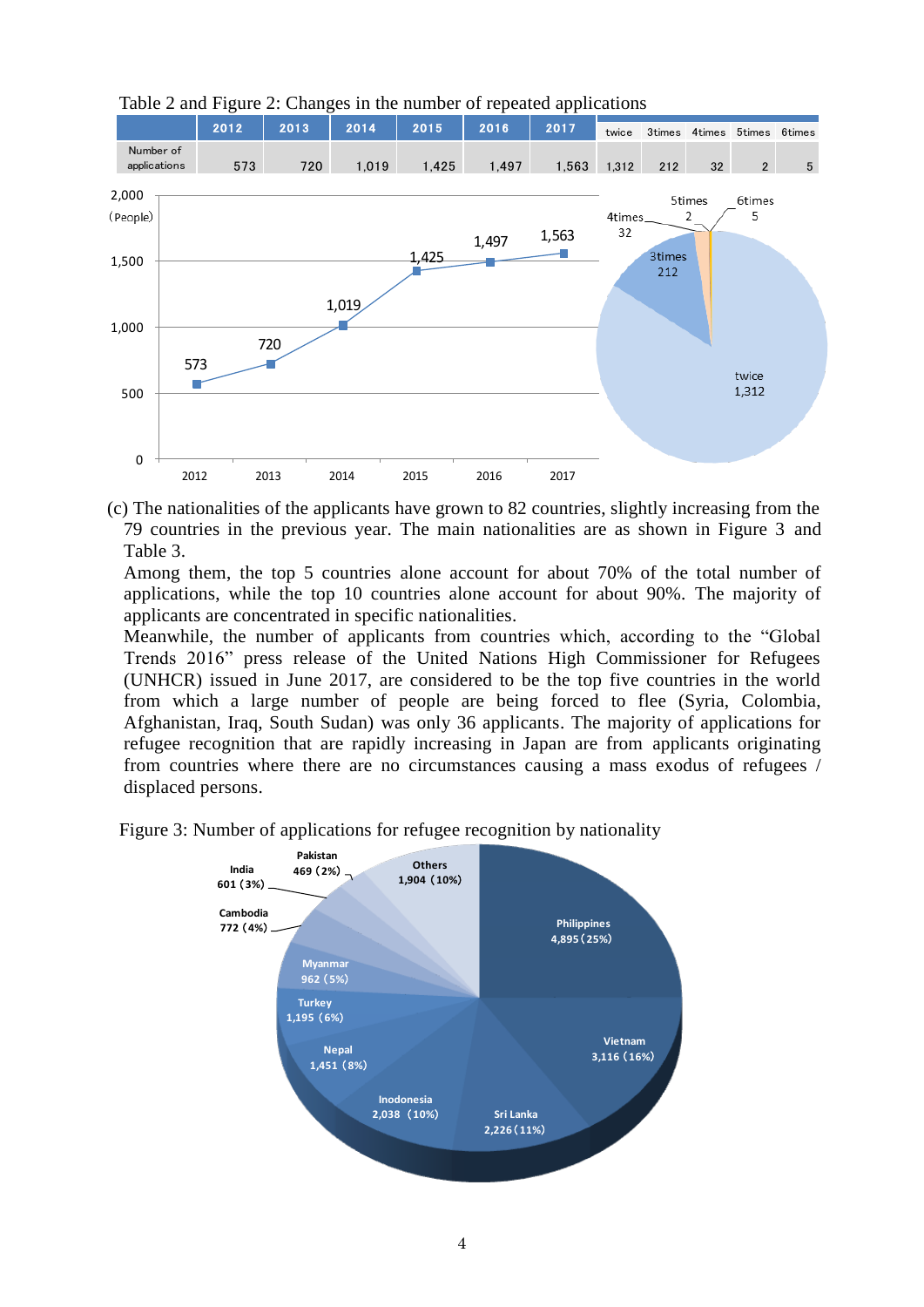|                |                   | (People) |                   |        |                   |        |                                                          |                                       |
|----------------|-------------------|----------|-------------------|--------|-------------------|--------|----------------------------------------------------------|---------------------------------------|
|                | 2015              |          | 2016              |        | 2017              |        | Rate of change<br>(compared to<br>the previous<br>ye ar) | Percentage of<br>total<br>application |
| $\mathbf{1}$   | Nepal             | 1,768    | Indonesia         | 1,829  | Philippines       | 4,895  | 246.7%                                                   | 24.9%                                 |
| $\overline{2}$ | Indonesia         | 969      | Nepal             | 1,451  | Vietnam           | 3,116  | 190.7%                                                   | 15.9%                                 |
| 3              | Turkey            | 926      | Philippines       | 1,412  | Sri Lanka         | 2,226  | 137.3%                                                   | 11.3%                                 |
| 4              | Myanmar           | 808      | Turkey            | 1,143  | Indonesia         | 2,038  | 11.4%                                                    | 10.4%                                 |
| 5              | Vietnam           | 574      | Vietnam           | 1,072  | Nepal             | 1,451  | 0.0%                                                     | 7.4%                                  |
| 6              | Sri Lanka         | 469      | Sri Lanka         | 938    | Turkev            | 1.195  | 4.5%                                                     | 6.1%                                  |
| $\overline{7}$ | Philippines       | 299      | Myanmar           | 650    | Myanmar           | 962    | 48.0%                                                    | 4.9%                                  |
| 8              | Pakistan          | 295      | India             | 470    | Cambodia          | 772    | 142.8%                                                   | 3.9%                                  |
| 9              | <b>Bangladesh</b> | 244      | Cambodia          | 318    | India             | 601    | 27.9%                                                    | 3.1%                                  |
| 10             | India             | 229      | Pakistan          | 289    | Pakistan          | 469    | 62.3%                                                    | 2.4%                                  |
| 11             | China             | 167      | <b>Bangladesh</b> | 242    | <b>Bangladesh</b> | 438    | 81.0%                                                    | 2.2%                                  |
| 12             | Nigeria           | 154      | Ghana             | 174    | China             | 315    | 101.9%                                                   | 1.6%                                  |
| 13             | Thailand          | 83       | China             | 156    | Iran              | 120    | 12.1%                                                    | 0.6%                                  |
| 14             | Iran              | 68       | Nigeria           | 108    | Ghana             | 106    | $-39.1%$                                                 | 0.5%                                  |
| 15             | Cameroon          | 67       | Iran              | 107    | Cameroon          | 98     | 48.5%                                                    | 0.5%                                  |
| 16             | Cambodia          | 67       | Cameroon          | 66     | Tunisia           | 87     | 38.1%                                                    | 0.4%                                  |
| 17             | Ghana             | 50       | Tunisia           | 63     | Nigeria           | 77     | $-28.7%$                                                 | 0.4%                                  |
| 18             | Uganda            | 42       | Senegal           | 45     | Senegal           | 75     | 66.7%                                                    | 0.4%                                  |
| 19             | Tunisia           | 32       | Uganda            | 39     | Uganda            | 68     | 74.4%                                                    | 0.3%                                  |
| 20             | DR of the Congo   | 24       | DR of the Congo   | 39     | Thailand          | 65     | 209.5%                                                   | 0.3%                                  |
| 21             | Senegal           | 23       | Guinea            | 38     | Mongolia          | 61     | 110.3%                                                   | 0.3%                                  |
| 22             | Ukraine           | 20       | Egypt             | 31     | DR of the Congo   | 35     | $-12.5%$                                                 | 0.2%                                  |
| 23             | Ethiopia          | 17       | Mongolia          | 29     | Guinea            | 26     | $-31.6%$                                                 | 0.1%                                  |
| 24             | Guinea            | 16       | Thailand          | 21     | Egypt             | 24     | $-22.6%$                                                 | 0.1%                                  |
| 25             | Egypt             | 14       | Ethiopia          | 13     | Ethiopia          | 22     | 69.2%                                                    | 0.1%                                  |
|                | Others            | 161      | Others            | 158    | Others            | 287    | 82.8%                                                    | 1.5%                                  |
| Total          |                   | 7,586    |                   | 10,901 |                   | 19,629 | 80.1%                                                    | 100.0%                                |

Table 3: Changes in the top twenty five countries in the number of applications by nationality

(d) The status of residence at the time of the submission of the application by the applicants was 18,716 (approximately 95% of the total number of applications) for legal residents, 913 (approximately 5% of the total number of applications) for illegal residents, with legal residents making up the majority.

The status of residence of legal residents was 11,323 for "Temporary Visitor" entering for the purpose of sightseeing etc. The number for "Technical Intern Training", the majority of whom had entered Japan having received a recommendation from an organization of the national or local government of the home country or an equivalent organization, was 3,037. Those who with the status of residence of "Student" was 2,036, and those who submitted an application for refugee recognition after they had expressed their intention to depart from Japan and had been granted permission to stay having requested a period to prepare for departure thereby being granted "Designated Activities (Departure Preparation Period)" was 1,019. The number of applicants who had repeatedly submitted applications for recognition of refugee status and had been granted "Designated Activities (Processing of Refugee Recognition Application)" was 709. In particular, the number of applications from applicants residing in Japan with "Temporary Visitor", "Technical Intern Training" or "Designated Activities (Departure Preparation Period)" has increased significantly to more than double when compared to the previous year.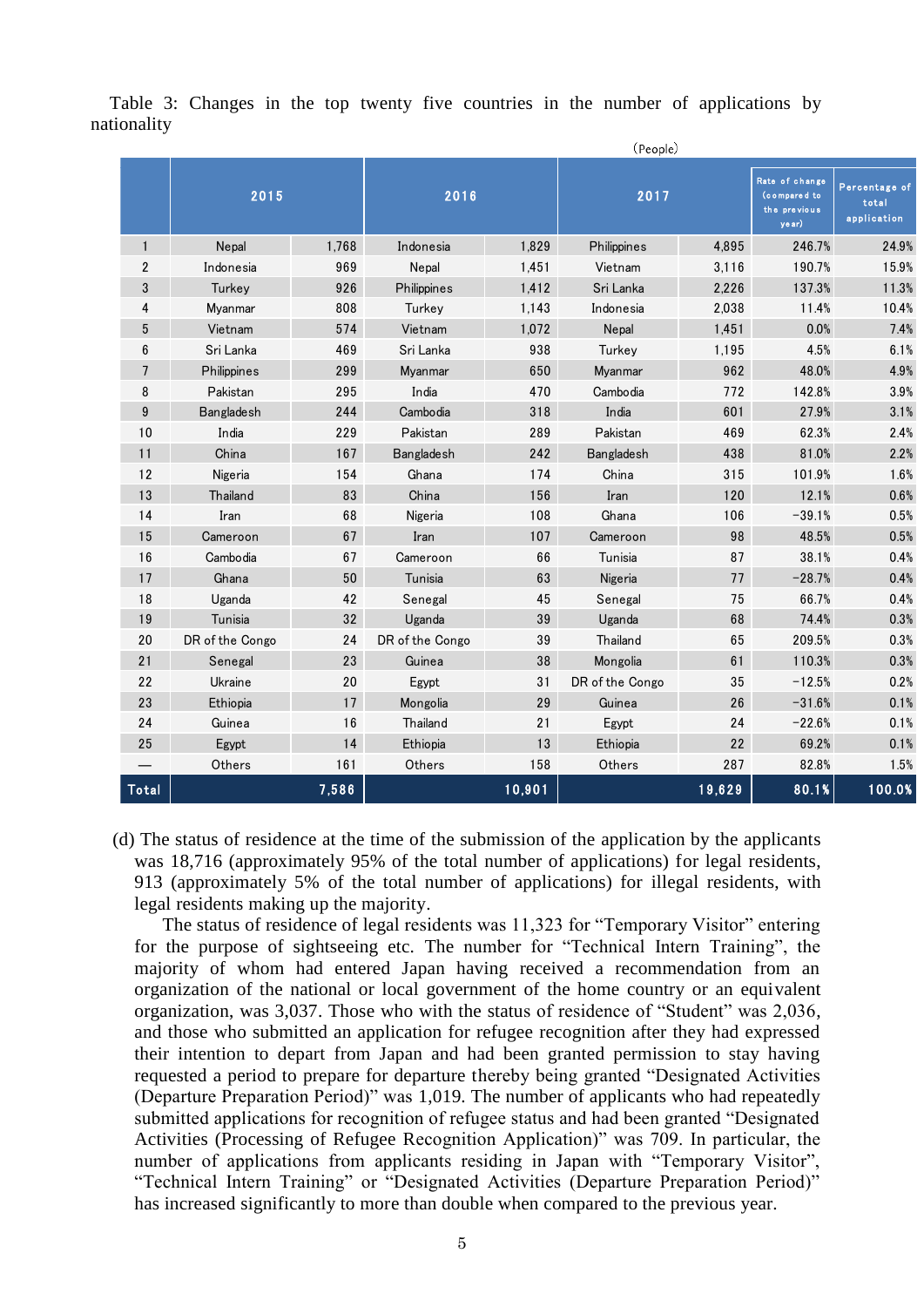|       |                         | (People)                                                                       |       |       |       |        |        |                                                         |                                       |
|-------|-------------------------|--------------------------------------------------------------------------------|-------|-------|-------|--------|--------|---------------------------------------------------------|---------------------------------------|
|       |                         |                                                                                | 2013  | 2014  | 2015  | 2016   | 2017   | Rate of change<br>(compared to<br>the previous<br>year) | Percentage of<br>total<br>application |
|       |                         | Legal                                                                          | 2,404 | 4,134 | 6,394 | 9,702  | 18,716 | 92.9%                                                   | 95.3%                                 |
|       |                         | Temporary Visitor                                                              | 1,351 | 1,813 | 2,882 | 5,395  | 11,323 | 109.9%                                                  | 57.7%                                 |
|       | Status                  | <b>Technical Intern</b><br>Training                                            | 118   | 414   | 731   | 1,106  | 3,037  | 174.6%                                                  | 15.5%                                 |
|       |                         | Student                                                                        | 197   | 699   | 1,413 | 1,399  | 2,036  | 45.5%                                                   | 10.4%                                 |
|       | of Residence            | <b>Desiganated Activities</b><br>(Departure preparing period)<br>XNote1.       |       |       |       | 436    | 1,019  | 133.7%                                                  | 5.2%                                  |
|       |                         | De siganate d Activities<br>(Processing of refugee<br>recognition application) | 376   | 628   | 849   | 784    | 706    | $-9.9%$                                                 | 3.6%                                  |
|       |                         | Others                                                                         | 362   | 580   | 519   | 582    | 595    | 2.2%                                                    | 3.0%                                  |
|       | Illegal <b>XNote2</b> . |                                                                                | 856   | 866   | 1,192 | 1,199  | 913    | $-23.9%$                                                | 4.7%                                  |
| Total |                         |                                                                                | 3,260 | 5,000 | 7,586 | 10,901 | 19,629 | 80.1%                                                   | 100.0%                                |

Table 4: Changes in the number of applications for refugee recognition by status of residence

※Note 1. In these statistics, "Designated Activities (departure preparing period)"is included in "Others" because it was not counted in 2014 and 2015.

※Note 2. "Illegal" means a foreign national who does not have permission to stay.

Figure 4: Breakdown of applications for refugee recognition by status of residence



(e) The breakdown of the sex of the applicants was 13,679 men (approximately 70% of the total number of applications) and 5,950 women (approximately 30% of the total), with the proportion of men higher than that of women.

In addition, looking at the men and women, by age, the largest number of applicants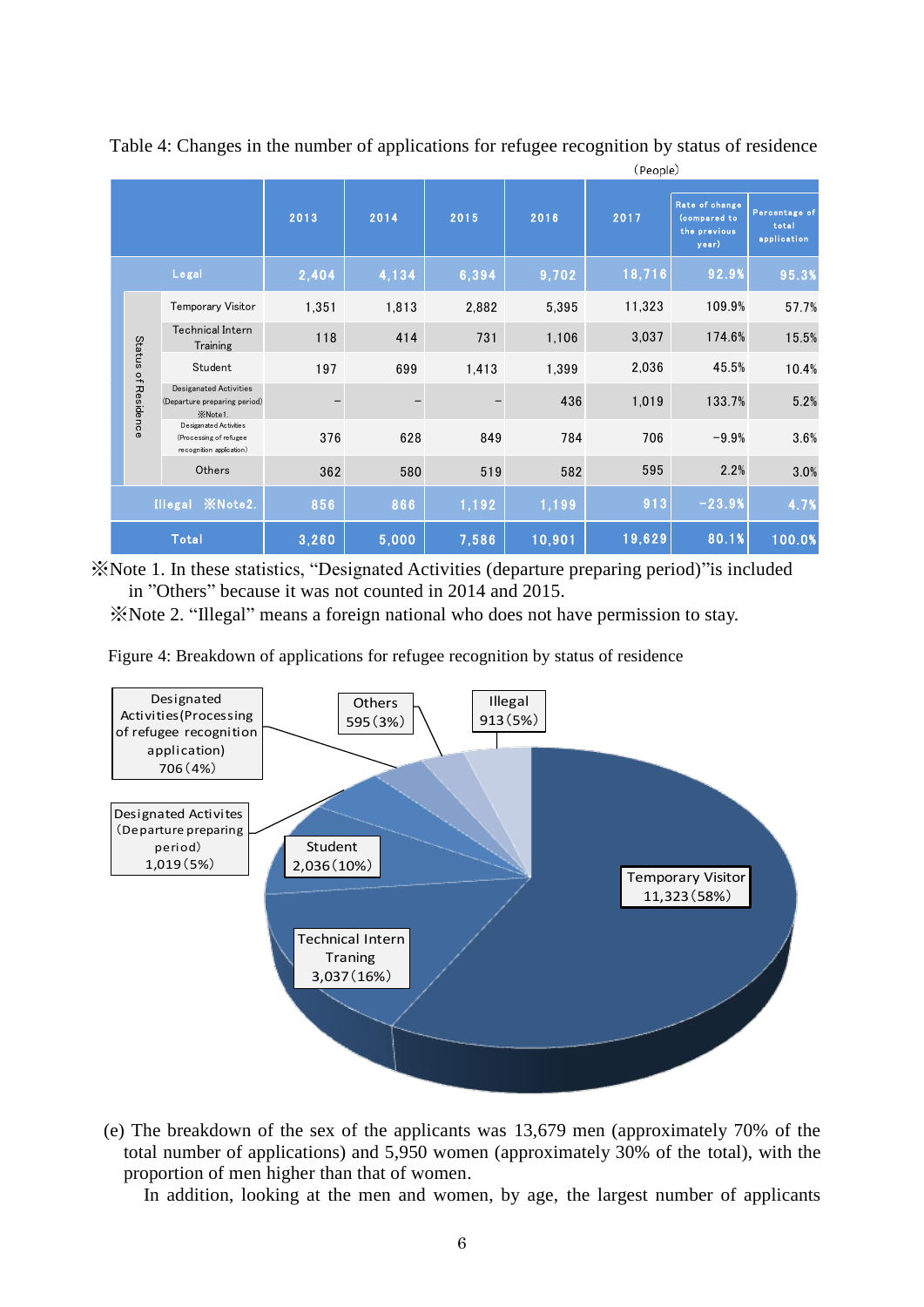were in their 20s for both men and women, and further, the percentage of applicants from 20 to 34 years of age was about 66% for men and about 64% for women, while for both men and women, the number of applicants under the age of 20 was very small accounting for less than 10%.

In Europe\*, the proportion of young people was high with about 28% for male applicants and about 40% for the female applicants accounting for the applicants under the age of 18 years, and in addition, the proportion of people between the ages of 18 to 34 years was 57% for men and 40% for women, which is lower than the numbers in Japan, showing that the trends of the applicants differ from those of Japan. From this, it is clear that there are many young, vulnerable applicants, both male and female in Europe, while in Japan many of the applicants are of an age where they are able to work.

\*Eurostat "Asylum and first time asylum applicants by citizenship, age and sex (data for 2016)



Figure 5: Number of applications for refugee recognition by sex and age groups

 Figure 6: Number and percentage of applications for refugee recognition by sex and age groups (Men) (Women)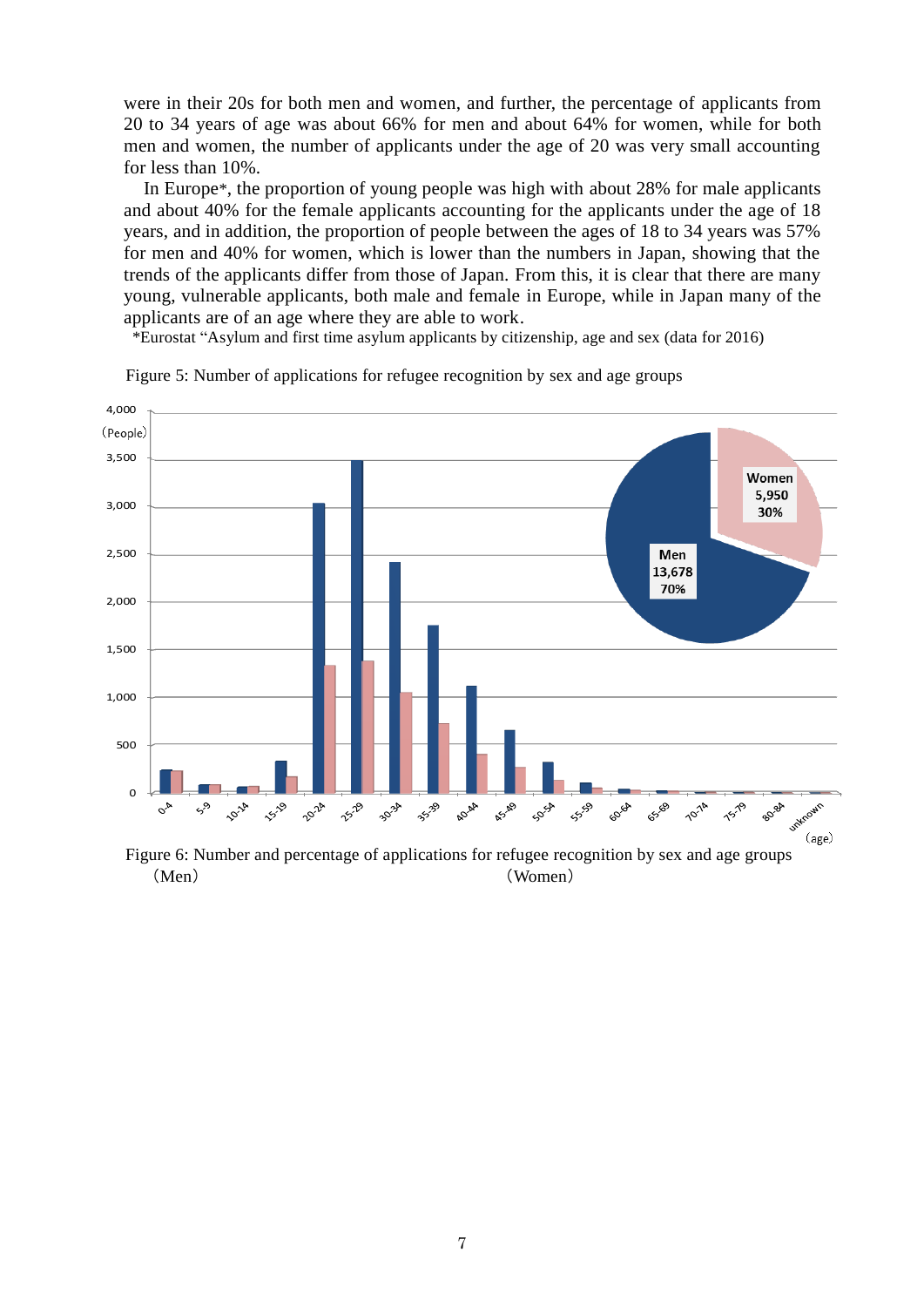

- (2) Number of appeals filed
- (a) The number of petitioners has seen an increasing trend each year in line with the fact that the number of applications filed in recent years has increased, and in 2017 the number was 8,530, a significant increase of 3,333 petitioners (about 64%) compared with the previous year.



Table 5 and Figure 7: Changes in the number of appeals filed

(b) The nationalities of the petitioners has increased from 50 countries in the previous year to 62 countries, and the main nationalities are as shown in Table 6 and Figure 8. Of this number, approximately 79% of the total number of petitioners are from the top five countries alone, and about 92% are from the top 10 countries alone, and the majority of petitioners are concentrated in specific nationalities.

Table 6: Changes in the top fifteen countries in the number of appeals filed by nationality (People)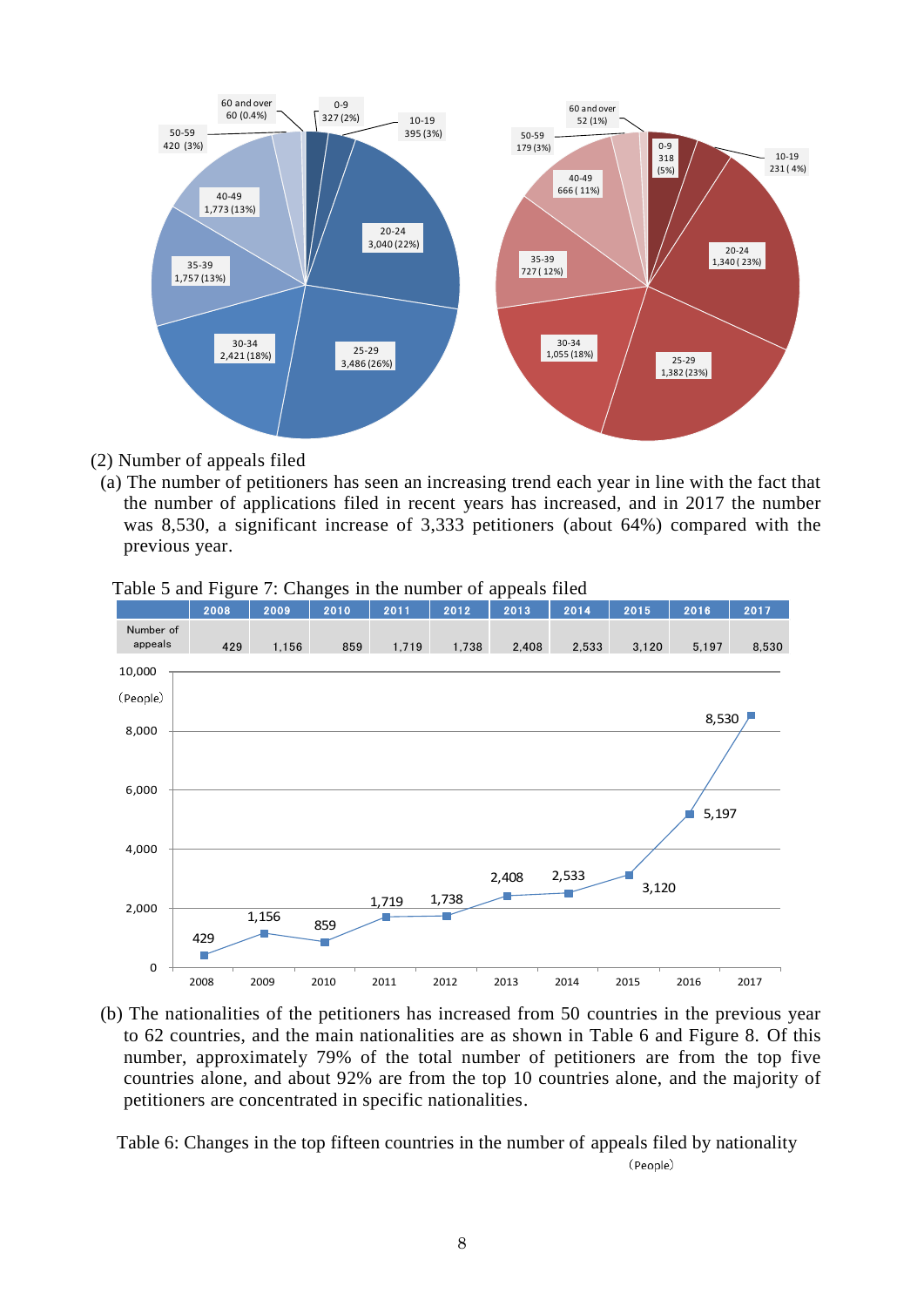|                  | 2015        |       | 2016              |       | 2017              |       | Rate of change<br>(compared to<br>the previous<br>year) | Percentage of<br>to tal application |
|------------------|-------------|-------|-------------------|-------|-------------------|-------|---------------------------------------------------------|-------------------------------------|
| $\mathbf{1}$     | Nepal       | 887   | Indonesia         | 1,229 | Vietnam           | 1,788 | 159.1%                                                  | 21.0%                               |
| $\overline{2}$   | Turkey      | 462   | Nepal             | 939   | Philippines       | 1,646 | 363.7%                                                  | 19.3%                               |
| $\sqrt{3}$       | Sri Lanka   | 309   | Vietnam           | 690   | Nepal             | 1,388 | 47.8%                                                   | 16.3%                               |
| 4                | Vietnam     | 214   | Turkey            | 575   | Indonesia         | 1,248 | 1.5%                                                    | 14.6%                               |
| 5                | Myanmar     | 198   | Philippines       | 355   | Turkey            | 657   | 14.3%                                                   | 7.7%                                |
| 6                | Pakistan    | 151   | Sri Lanka         | 348   | Myanmar           | 351   | 25.4%                                                   | 4.1%                                |
| $\overline{7}$   | Thailand    | 126   | Myanmar           | 280   | Sri Lanka         | 291   | $-16.4%$                                                | 3.4%                                |
| 8                | Bangladesh  | 117   | India             | 189   | <b>Bangladesh</b> | 218   | 34.6%                                                   | 2.6%                                |
| $\boldsymbol{9}$ | India       | 90    | <b>Bangladesh</b> | 162   | Pakistan          | 210   | 76.5%                                                   | 2.5%                                |
| 10               | Philippines | 73    | Pakistan          | 119   | Nigeria           | 89    | 81.6%                                                   | 1.0%                                |
| 11               | Indonesia   | 72    | Iran              | 55    | Iran              | 88    | 60.0%                                                   | 1.0%                                |
| 12               | Nigeria     | 70    | Nigeria           | 49    | Ghana             | 79    | 79.5%                                                   | 0.9%                                |
| 13               | Ghana       | 68    | Ghana             | 44    | India             | 63    | $-66.7%$                                                | 0.7%                                |
| 14               | Iran        | 45    | Cameroon          | 30    | Tunisia           | 58    |                                                         | 0.7%                                |
| 15               | Cameroon    | 45    | Cambodia          | 19    | Cambodia          | 57    | 200.0%                                                  | 0.7%                                |
|                  | Others      | 193   | Others            | 114   | Others            | 299   |                                                         | 3.5%                                |
| Total            |             | 3,120 |                   | 5,197 |                   | 8,530 | 64.1%                                                   | 100.0%                              |

Figure 8: Number of appeals by nationality



#### **2. Status of processing**

(1) Applications for refugee recognition (primary examination)

(a) The number of applications for refugee recognition processed was 11,367, an increase of 3,174 applicants (about 39%) compared with the previous year. This number consisted of 19 applicants recognized as refugees, 9,736 non-recognized applicants, and 1,612 applicants who withdrew their application, etc.

Of these, the number of those who withdrew their application accounted for about 14% of the number of applications processed, and the nationalities of most of these applicants were the Philippines, Vietnam, and Turkey, while the main reasons given were "Return to the home country", "Because I was able to solve my problem, and "Because I am not a refugee", and many of the applicants returned voluntarily to their home country.

(b) The nationalities of the applicants denied recognition of refugee status covered 66 countries, with the main nationalities being 2,295 from Vietnam, 1,794 from the Philippines, 1,644 from Nepal, 1,315 from Indonesia, 675 from Turkey, 475 from Myanmar, 384 from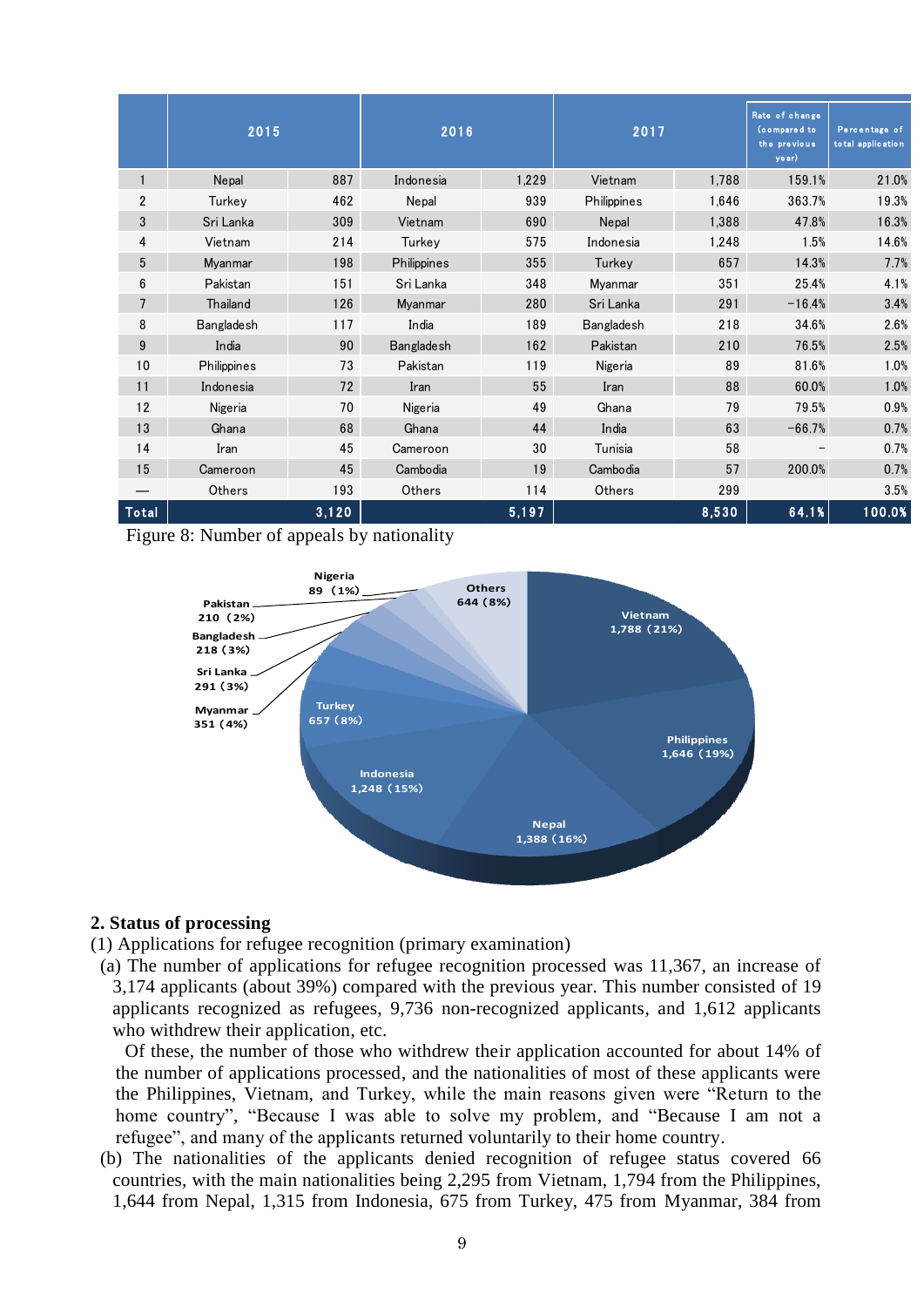Sri Lanka, 180 from Bangladesh, 136 from Pakistan, and 93 from Nigeria.

#### (2) Appeals filed

- (a) The number of appeals processed was 4,391, an increase of 1,455 applicants (about 50%) compared with the previous year. This breakdown includes one applicant (recognized refugee) who was deemed to have grounds for the appeal, 3,084 applicants who were deemed to be without grounds (non-recognized applicants), and 1,306 applicants who withdrew their appeals, etc. Of these, the number of those who withdrew their appeal accounted for approximately 30% of the number of applications processed.
- (b) The main nationalities of non-recognized applicants were 797 from Indonesia, 606 from Vietnam, 412 from Nepal, 276 from the Philippines, 259 from Turkey, 146 from Myanmar, 128 from Sri Lanka, 91 from Pakistan, 50 from Ghana, and 47 from Bangladesh.

#### **3. Number of applicants recognized as refugees or permitted to stay due to humanitarian consideration**

As a result of the refugee recognition procedures, 65 applicants were permitted to stay in Japan. The breakdown is as follows.

- (1) The number of recognized refugees was 20 comprising the 19 applicants recognized as refugees in the primary examination and the 1 applicant recognized as a refugee in the appeal procedure, while the number of nationalities covered 10 countries, with the main nationalities being 5 from Egypt, 5 from Syria and 2 from Afghanistan.
- (2) The number of applicants who were not recognized as refugees but were permitted to stay due to humanitarian consideration was 45. Of these, 14 persons were permitted to stay based on the situation of the home country, and the main nationalities of these were 4 from Syria, 3 from Myanmar, 2 from Iraq and 2 from the Democratic Republic of the Congo.

#### **4. Operational status of permission for provisional stay**

While the number of applicants for whom a judgment was rendered on permission for provisional stay was 784, the number of applicants granted permission for provisional stay was 35 (Note 1), a decline of 23 compared to the previous year. The main reasons for not being granted permission was:

- -Submitted an application for refugee recognition after six months had passed since landing in Japan (the day on which the applicant became aware of the fact in cases where the grounds for the person becoming a refugee occurred while such person was in Japan): 426 applicants.
- -Reasonable grounds to suspect the person is likely to flee: 330 applicants.
- -Persons who had already been issued with a deportation order: 214 applicants.
- ※Note 1. "Permission for provisional stay" is a system whereby if an illegal resident has submitted an application for recognition of refugee status, such applicant will be granted permission for provisional stay in Japan so as to stabilize the legal status of the applicant for refugee recognition during the period of the illegal residence, except for cases falling under the grounds for exclusion stipulated in Article 61-2-4, paragraph (1) of the Immigration Control and Refugee Recognition Act.
- ※Note 2. If there are multiple reasons (grounds for exclusion) for why one applicant was not granted permission, all of the reasons are included in the calculations.

#### **5. Contents of the claims in the refugee recognition applications (preliminary screening)**

(1) Main claims of the recognized refugees

-A family member who was the leader of a rebel army in the home country died as the